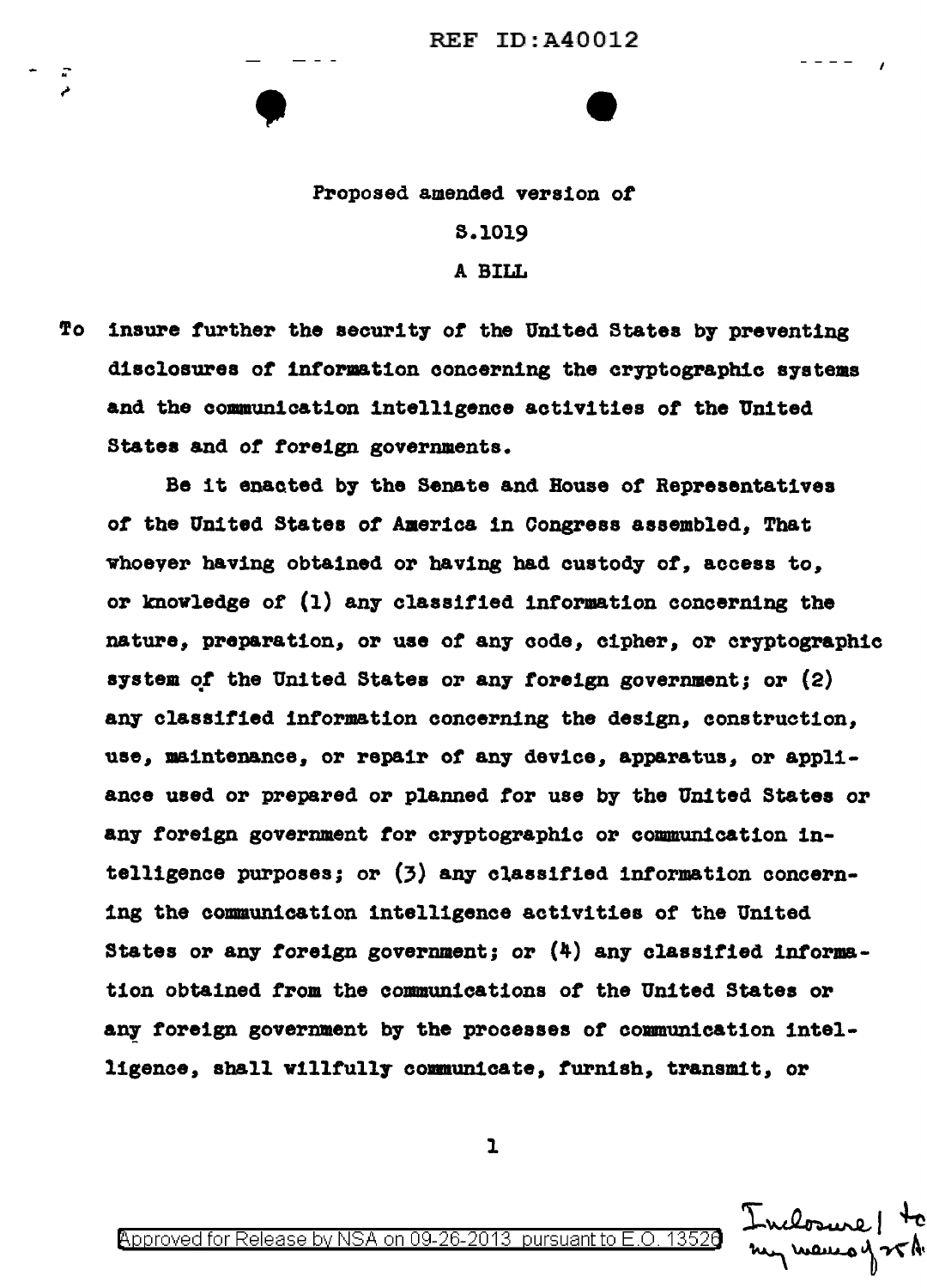e

otherw1ae make available to a person not authorized to receive such information, or publish, any such classified information shall be tined not more than \$10,000 or imprisoned not more tban ten years or both.

Sec. 2. The term "classified information" aa used herein shall, tor the purposes *ot* this Act, be construed to mean inrorma tion segregated, and limited or restricted in dissemination or distribution tor purposes of national security, by a United States government agency, and marked with or designated by a marking or designation signifying such segregation, limitation, and restriction. The term "classified procedures and methods" as used herein shall be construed accordingly.

Sec. 3. The terms "code", "cipher", and "cryptographic system" as used herein shall, tor the purposes of this Act, be construed to include in their meaning any method *ot* secret writing and any mechanical or electrical device or method used tor the purpose *ot* disguising or concealing the contents or the meaning of communications. The term "cryptographic purposes" as used herein is correspondingly extended in the scope *ot* its meaning.

Sec. 4. The term "toreign government" as used herein shall, tor the purposes of this Act, be construed to include in its meaning any person or persons acting or purporting to act tor or on behalf *ot* an7 faction, party, department, agency, bureau, or military torce of or within a toreign country, or tor or on behalf of any government or any person or persons purporting

2